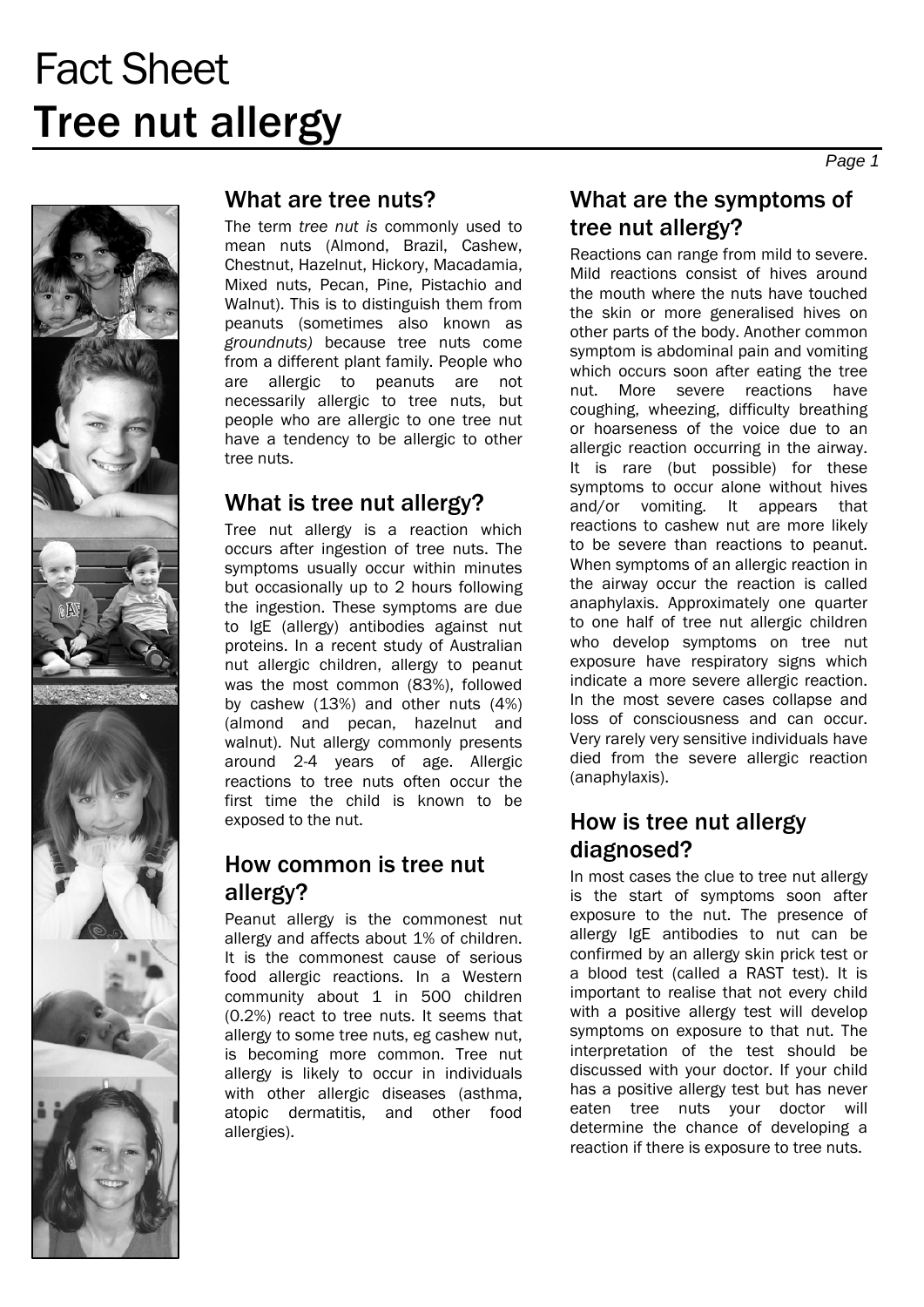# Fact Sheet Tree nut allergy



The allergy tests are not very helpful in predicting whether a reaction to nut will be mild or severe.

### Can tree nuts cross-react with peanuts?

There is a low rate of cross reaction between peanuts and tree nuts. The allergens of tree nuts are more likely to cross react with other tree nuts than with peanuts. As an example most children with allergic reactions to cashew nuts do not react to peanuts as well. Children with cashew nut allergy may be more likely to react to pistachio nut which comes from a closely related plant family.

### Will my child react to all types of nuts?

Your child is most unlikely to react to all types of nuts; however, allergic reactions to more than one nut are common. Most (>80%) school age children with a nut allergy will react to at least one other type of nut on allergy testing and 40-50% will be have a reaction to more than one type of nut if exposed. Other children may react to only one type of nut; however it is frequently simpler to avoid all types of nuts. Sensitisation to tree nuts may increase with increasing age. For this reason your doctor may repeat the allergy tests to a range of nuts from time to time. In general children who have a nut allergy should avoid all nut

Baked goods **Croissants Croissants Ice creams** Biscuits, baklava Dried fruit mixes Pastries

Breakfast cereals eg muesli Cakes Gravy Gravy Snack foods

Confectionery ie lollies, fudge

Fried food (peanut oil) Sauces

Chocolates Health bars, eg muesli bars, energy bars, nut bars Chocolate spreads Home made food Takeaway/restaurant

> Hydrolysed/textured vegetable protein (HVP & TVP)

*Page 2*  types and not just the ones to which they have reacted.

# How do I avoid exposing my child to tree nuts?

The most important step in managing tree nut allergy is avoidance of exposure to the nuts which cause allergic reactions. One study showed that a quarter of nut-allergic children were unable to correctly identify the type of nut to which they were allergic. Avoidance of nuts can be difficult as they can be hidden in many foods. For example cashew nuts may be hidden in a wide variety of commonly ingested foods, such as Asian meals, sweets, ice cream, cakes, chocolates and commercially prepared pesto sauce. It is important to use common sense and read food labels carefully. Note that beans, legumes (pulses), nutmeg and coconuts are not closely related to nuts and are usually allowed in the diet unless the child has reacted to one of these before.

Where possible check labels particularly with the following foods that could contain tree nut.

#### Check the ingredient list of these foods for peanuts and other nuts:

Pesto Pasta sauces Breads and buns Flavourings (natural) Salads/ salad dressings

**Soups** 

foods Turkish delight

Crackers Vegetarian foods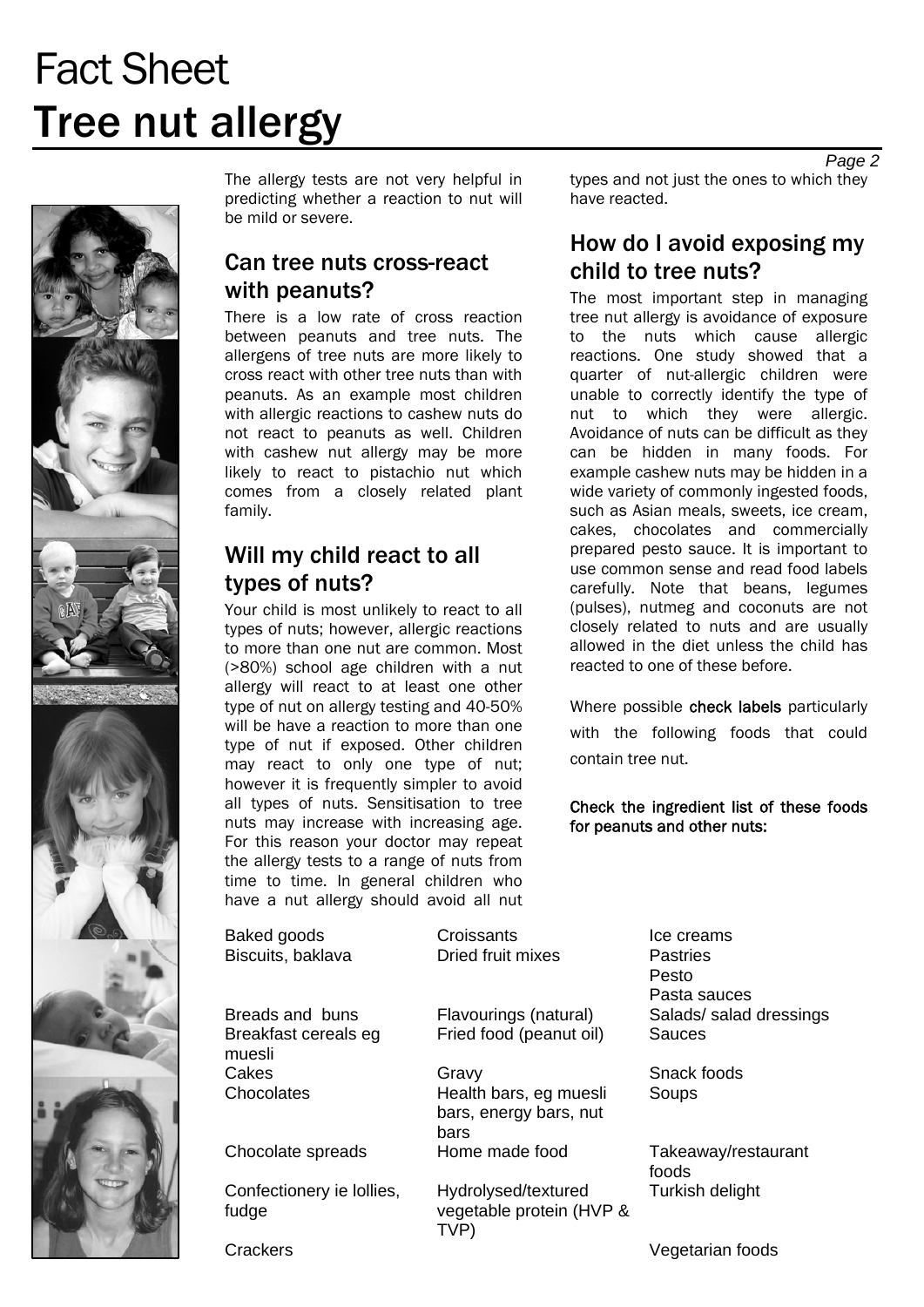# Fact Sheet Tree nut allergy



# What about foods with a label that says "may contain traces of nuts"?

Many foods carry a warning on the label "may contain traces of nuts". This usually indicates that the food is made in a facility that also makes a food containing tree nuts or peanuts. However unless there is a mistake the food does not usually contain any nut. Some foods are more likely to be contaminated with nuts than others, especially if they are made on the same machinery as foods containing nuts eg chocolate, icecream and muesli bars. Discuss what to do about foods labelled "may contain traces of nuts" with your doctor.

# What is an Epipen?

Epipen is an emergency device which injects a dose of adrenaline into the muscle. It is used to treat severe reactions to nuts (anaphylaxis). The drug adrenaline reverses the severe allergic reaction and can be lifesaving.

### Should my child carry an Epipen?

All allergists agree that children who have had a serious reaction to nuts with involvement of the breathing passages should have an Epipen. The need for other children to have an Epipen depends on a number of factors which should be discussed with your doctor. If you have an Epipen it is very important that you understand how and when to use it and that you have a written anaphylaxis action plan provided by your doctor.

# Can my child grow out of tree nut allergy?

Only about 10% of subjects will outgrow their tree nut allergy. Most preschool children who have tree nut allergy will continue to be allergic during the primary

school and teenage years. Those children who have had more severe allergic reactions with breathing problems are probably less likely to outgrow their allergy than children with milder reactions. Your doctor can sometimes determine whether the nut allergy is still present by performing allergy tests and by giving your child a supervised challenge in hospital to that nut. Occasionally the nut allergy may come back in people who have outgrown their allergy.

# Is my child likely to have a severe reaction from casual contact with tree nuts on benches, other children's hands or by smelling tree nuts?

No. There is no research to confirm that severe reactions from can occur by touching or smelling tree nuts without nut ingestion. Some people can develop localised symptoms e.g. hives where the nut touches the skin and this has the same meaning as a positive skin test. A small proportion of nut allergic people are sensitive to such small amounts of nuts that they may develop symptoms from eating trace amounts of nuts, and perhaps this is why some people have been thought to react to 'touching' nuts. Some very sensitive people may develop wheezing if they inhale nut vapours formed during cooking, however this is extremely rare.

# Can I prevent nut allergy in my future children?

There are no methods which can guarantee a child will not develop nut allergy. There is no evidence that avoiding nuts in pregnancy or in the diet of lactating mothers prevents nut allergy in their babies.

*Page 3*